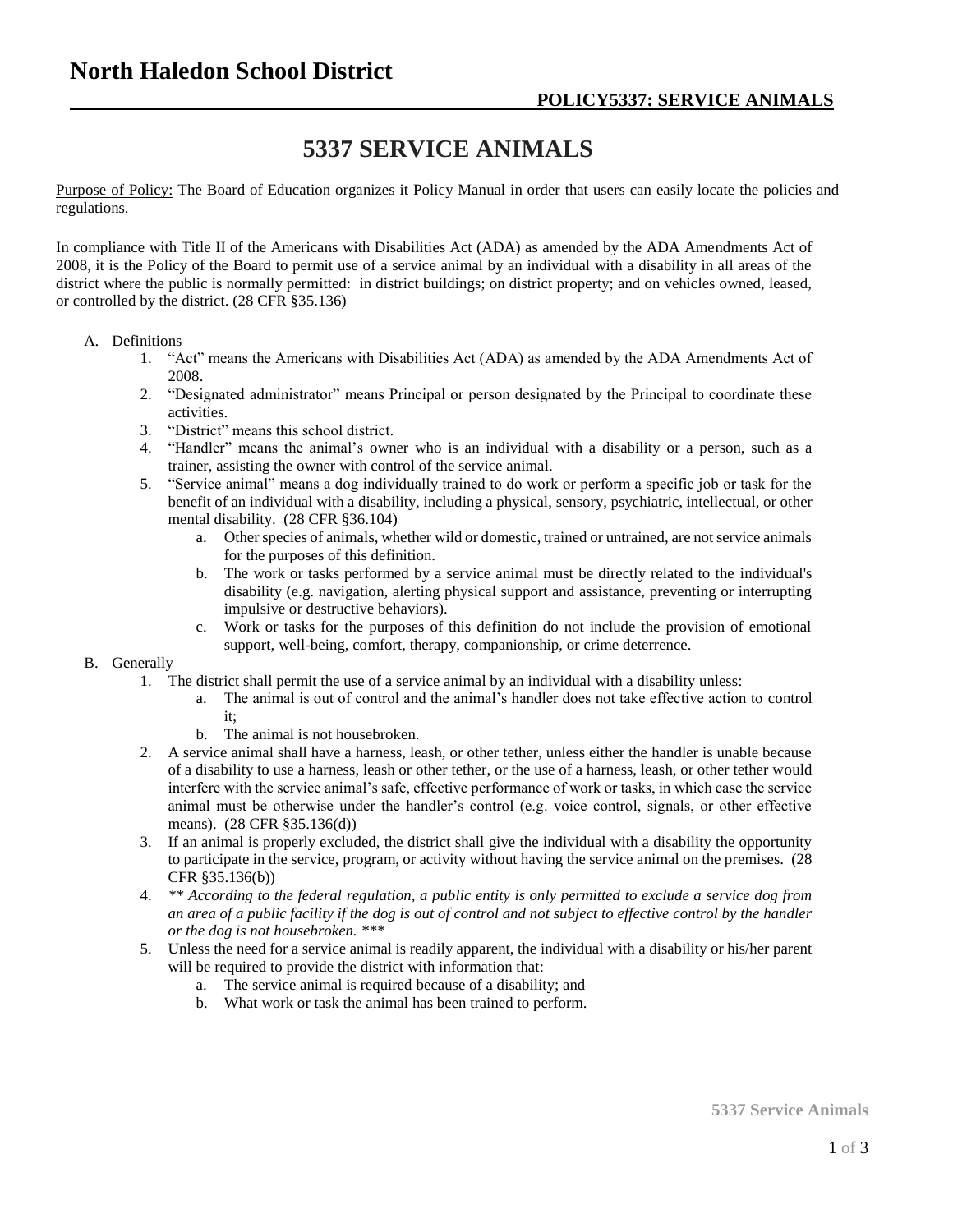- 6. The district may not require documentation, including proof that the animal has been certified, trained, or licensed as a service animal; nor that the dog demonstrates its ability to perform the work or task. (28 CFR §35.136(f))
- 7. Individuals with a disability who have service animals are not exempt from local animal control or public health requirements.
- 8. Service animals must be licensed and registered in accordance with State and local laws.
- C. Delegation of Responsibility
	- 1. The district is not responsible for the care or supervision of a service animal, in accordance with 28 CFR §35.136(e).
		- a. The district is not responsible to pay for or provide a handler to aid the individual with a disability in the control of the service animal.
		- b. The district is responsible to provide assistance to an individual with a disability in performing the tasks required of the individual for the care and maintenance of the service animal.
	- 2. If the district normally charges individuals for damage they cause, an individual with a disability may be charged for damage caused by his or her service animal. (28 CFR §35.136(h))
	- 3. The district will designate relief areas for the service animal which will be included in mobility training and orientation of students and animals new to the school.
- D. Notification and Responsibilities
	- 1. In the event a service animal will be introduced as part of the school community, the designated administrator will develop a comprehensive implementation plan prior to introduction of the service animal into the school to include:
		- a. Notification to parents of students who may be in contact with the service animal;
		- b. Appropriate accommodations:
			- 1) For students who are allergic to the service animal; and/or
			- 2) For students who have fears regarding the service animal.
		- c. Appropriate etiquette regarding service animals to include:
			- 1) Never pet a service animal while it is working;
			- 2) Never feed a working service animal;
			- 3) Do not deliberately startle, tease, or taunt a service animal;
			- 4) Do not hesitate to ask the handler if he or she would like assistance regarding directions for navigating the facility.
	- 2. The use of a service animal introduced as part of the school community will require inclusion into the student's Individualized Education Plan (IEP) or the student's Section 504 Accommodation Plan.
	- 3. The district may request, but cannot require, that the owner of a service animal introduced as part of the school community and, as included in the student's IEP or Section 504 Accommodation Plan, maintain liability insurance for the service animal. The School Business Administrator/Board Secretary will ensure the school district has appropriate insurance in the event a service animal is introduced as part of the school community.

## E. Miniature Horses

- 1. Miniature horses, although not included in the Act under the definition of "service animal," may only be permitted if individually trained to do work or perform tasks for the benefit of the individual with a disability and if they meet the assessment factors outlined in 3. below. (28 CFR §35.136(i))
- 2. Ponies and full size horses are not considered miniature horses.
- 3. Assessment factors to determine whether the district can reasonably modify its policies, practices, and procedures to allow for the use of miniature horses on its property, facilities, or vehicles include:
	- a. Type, size, and weight of the miniature horse and whether the facility can accommodate those features;
	- b. Whether the handler has sufficient control of the miniature horse;